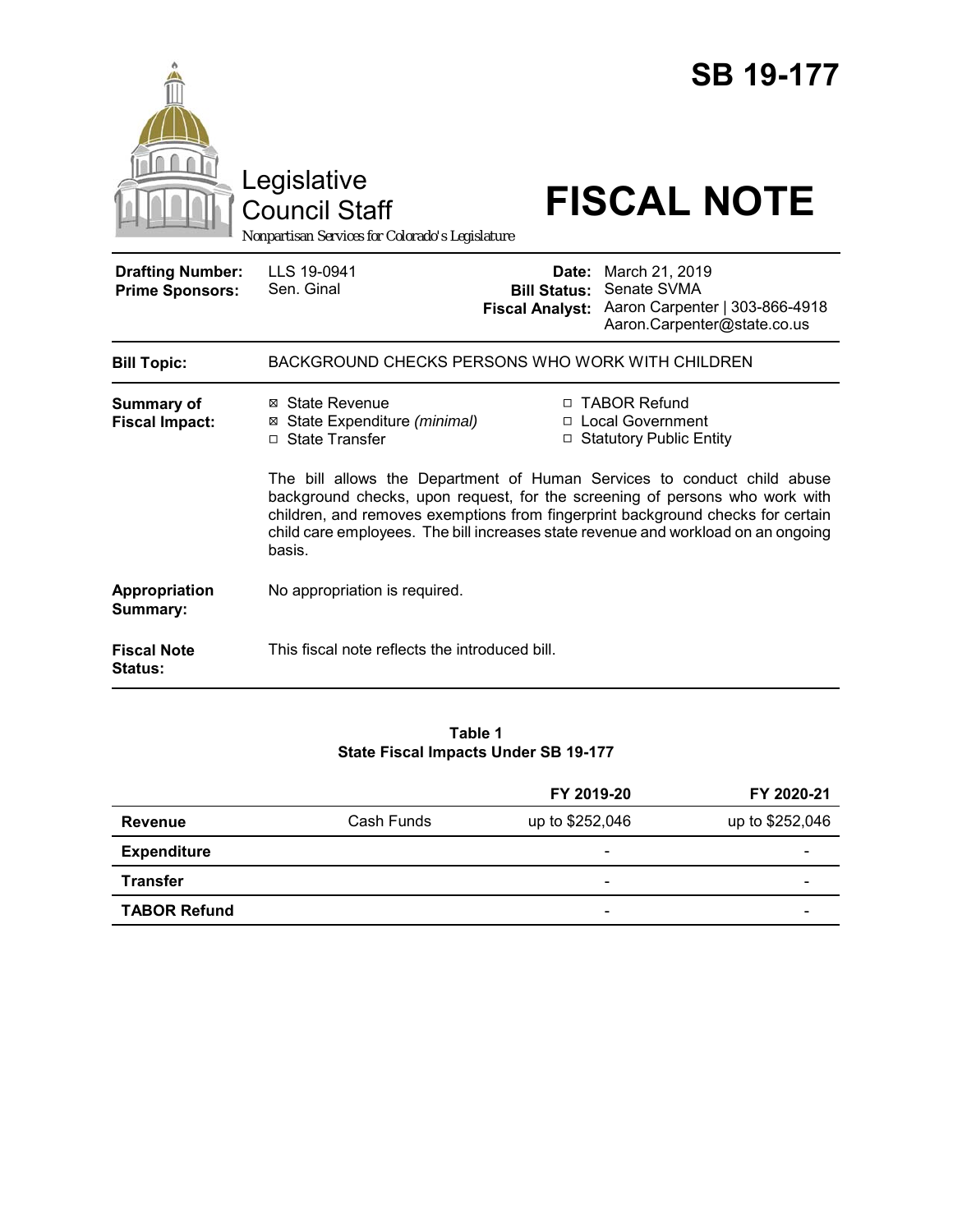March 21, 2019

# **Summary of Legislation**

This bill allows the state Department of Human Services (DHS) to conduct a background check in its child welfare tracking system (TRAILS) when requested in writing by an individual whose responsibilities include supervision of children or unsupervised contact with children. The bill also eliminates exemptions from fingerprint background checks for certain child care employees and requires that a check be conducted for any employee of a child care or child placement center under the age of 18; any out-of-state employee of a temporary school-age child care center; and all owners, employees, volunteers, and adults residing in a family child care home.

## **Background and Assumptions**

Prior to July 2018, the Background Investigations Unit in the Office of Early Childhood in DHS provided TRAILS background checks for individuals supervising children. The Attorney General's office provided guidance that these background checks were not within authority of the DHS or county departments of human or social services.

The fiscal note assumes that DHS will receive 7,058 requests for TRAILS background checks per year, based on the number of TRAILS background checks the DHS has received but are unable to process due to recent guidance from the Attorney General. In addition, the fiscal note assumes that there will be up to 127 new criminal fingerprint background checks under the bill.

## **State Revenue**

Starting in FY 2019-20, state cash fund revenue will increase by up to \$252,046 per year from TRAILS background checks and criminal fingerprint background checks, as shown in Table 2 and described below.

**TRAILS background checks.**The bill increases state cash fund revenue from TRAILS background checks to the Records and Reports Fund in the DHS by an estimated \$247,030 per year beginning in FY 2019-20. This is based on the assumption that 7,058 background check requests will be received per year, as outlined in the Assumptions section above. This revenue is subject to TABOR.

**Fingerprint-based background checks.** The bill increases state cash fund revenue from fingerprint-based criminal history background checks to the Colorado Bureau of Investigation (CBI) Identification Unit Cash Fund in the Department of Public Safety (DPS) by up to \$5,017 beginning in FY 2019-20. This is based on the assumption that up to 127 new criminal fingerprint background checks will be received per year, as outlined in the Assumptions section above. DPS receives \$39.50 per background check, which includes \$11.25 for a Federal Bureau of Investigation (FBI) fingerprint-based background check that is passed on to that federal agency. With the exception of the federal pass-through, this revenue is subject to TABOR.

**Fee impact on certain individuals working with children.** Colorado law requires legislative service agency review of measures which create or increase any fee collected by a state agency. The fee for TRAILS background checks is currently capped at \$35 in State Board of Human Services rules. Fingerprint background checks are currently assessed at \$49.50, with \$10 dollars going to a 3rd party vendor and \$39.50 going to the DPS. Table 2 identifies the annual fee impact of this bill starting in FY 2019-20.